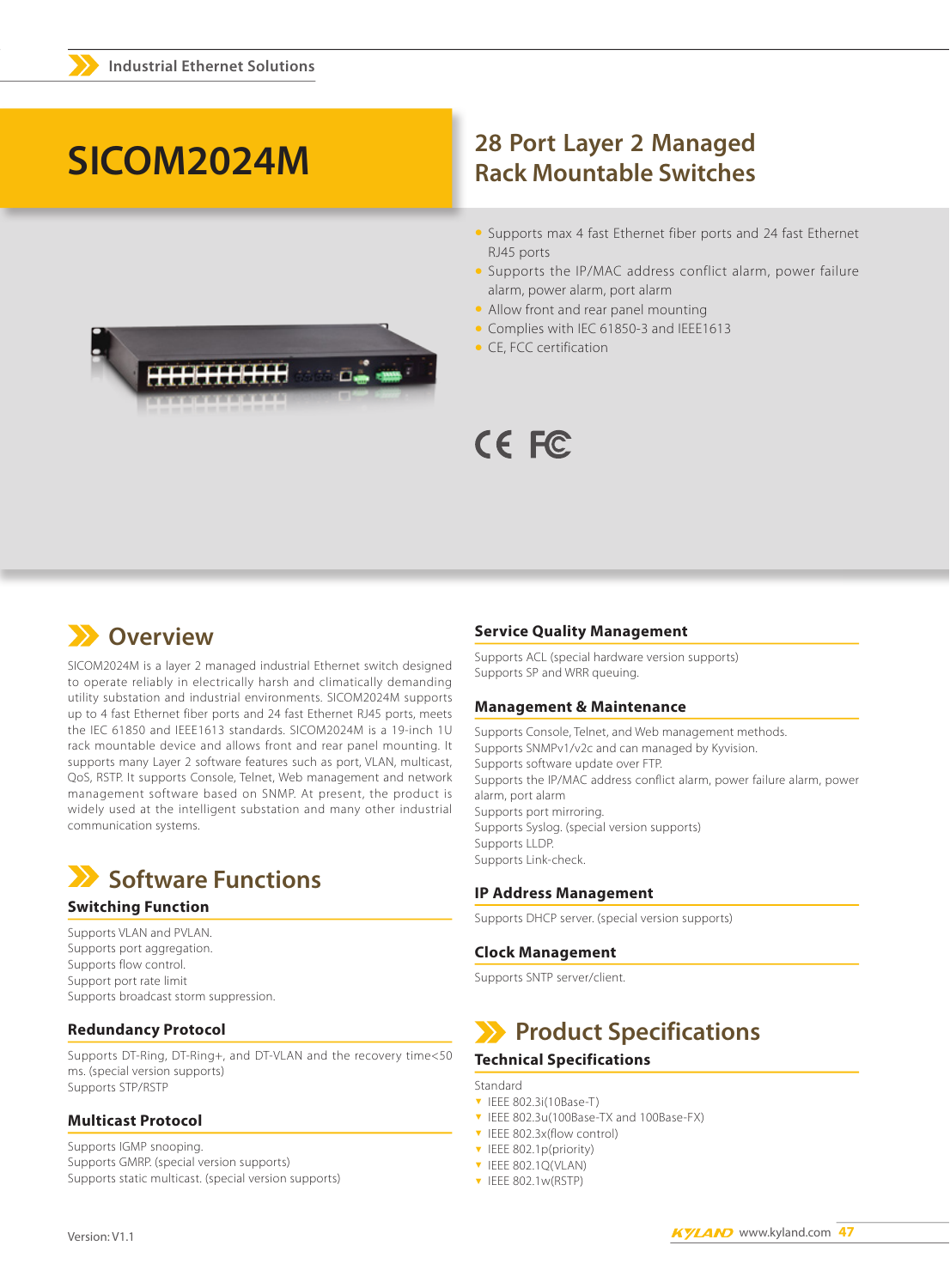

### **Industrial Ethernet Solutions**

# **Switch Properties**

| Priority queue             | 4              |
|----------------------------|----------------|
| Number of VI ANs           | 256            |
| VI AN ID                   | $1 - 4093$     |
| Number of multicast groups | 256            |
| MAC table                  | 8K             |
| Packet buffer              | 2Mbit          |
| Packet forwarding rate     | 4.2Mpps        |
| Switching delay            | $<$ 10 $\mu$ s |
|                            |                |

### **Interface**

- Fast Ethernet ports
- v 100Base-FX, single/multi mode, SC/ST/FC connector

 $\blacktriangledown$  10/100Base-T(X), RJ45 port

Console port RS232, RJ45

Alarm contact 3-pin 3.81mm-spacing plug-in terminal block, 250 VAC/220 VDC Max, 2 A Max, 60 W Max

# **LED**

#### LED on front panel

- **v** Running LED:Run
- <sup>ź</sup> Alarm LED: Alarm
- <sup>ź</sup> Power LED: PWR1,PWR2
- <sup>ź</sup> Port LED:Link/ACT,Speed;DPX,Link
- LED on rear panel
- <sup>ź</sup> Port LED: Link/ACT
- **v** Port speed LED: Speed
- **v** Fiber port LED: A,B

# **Power Requirements**

#### Power input

- **v** 24DC(18-36VDC)
- ▼ 48DC(36-72VDC)
- <sup>ź</sup> 220AC/DCW(85-264VAC/77-300VDC)

Power terminal 5-pin 5.08 mm-spacing plug-in terminal block Power consumption <16.8W

| Overload protection           | Support |
|-------------------------------|---------|
| Reverse connection protection | Support |
| Redundancy protection         | Support |

# **Mechanical Drawing**



# **Physical Characteristics**

| Housing                 | Metal                                                |
|-------------------------|------------------------------------------------------|
| Cooling                 | Natural cooling, fanless                             |
| <b>Protection Class</b> | IP40                                                 |
| Dimensions(WxHxD)       | 482.6mm×44mm×245mm<br>$(19\times1.73\times9.64$ in.) |
| Weight<br>Mounting      | 2.5Kg (5.51 pound)<br>19 inch 1U rack mounting       |
|                         |                                                      |

# **Environmental Limits**

| Operating temperature     | -40°C to $+85^{\circ}$ C (-40°F to 185°F) |
|---------------------------|-------------------------------------------|
| Storage temperature       | -40°C to $+85^{\circ}$ C (-40°F to 185°F) |
| Ambient Relative Humidity | 5% - 95% (non-condensing)                 |

### **Quality Assurance**

MTBF 338,566 hrs Warranty 5 years

# **Approvals**

### CE, FCC

Please check Kyland website for the latest updates.

# **Industry Standard**

#### EMI

- **v** FCC CFR47 Part 15, EN55022/CISPR22, Class A EMS
- $\overline{v}$  IEC61000-4-2(ESD)  $\pm$ 8kV(contact), $\pm$ 15kV(air)
- <sup>ź</sup> IEC61000-4-3(RS) 10V/m(80MHz-2GHz)
- <sup>ź</sup> IEC61000-4-4(EFT) Power Port:±4kV;Data Port:±2kV
- <sup>ź</sup> IEC61000-4-5(Surge) Power Port:±2kV/DM,±4kV/CM;Data Port:±2kV
- <sup>ź</sup> IEC61000-4-6(CS) 3V(10kHz-150kHz);10V(150kHz-80MHz)
- <sup>ź</sup> IEC61000-4-8(power frequency magnetic field) 100A/m(cont.),1000A/ m(1s-3s)
- <sup>ź</sup> IEC61000-4-9(pulsed magnetic field) 1000A/m
- <sup>ź</sup> IEC61000-4-10(damped oscillation) 100A/m
- <sup>ź</sup> IEC61000-4-12(oscillatory wave) 2.5kV/CM,1kV/DM
- <sup>ź</sup> IEC61000-4-16(common mode conduction) 30V(cont.),300V(1s)
- Machinery
- $\blacktriangledown$  IEC60068-2-6 (vibration),
- **v** IEC60068-2-27 (shock),
- $\blacktriangledown$  IEC60068-2-32 (free fall)